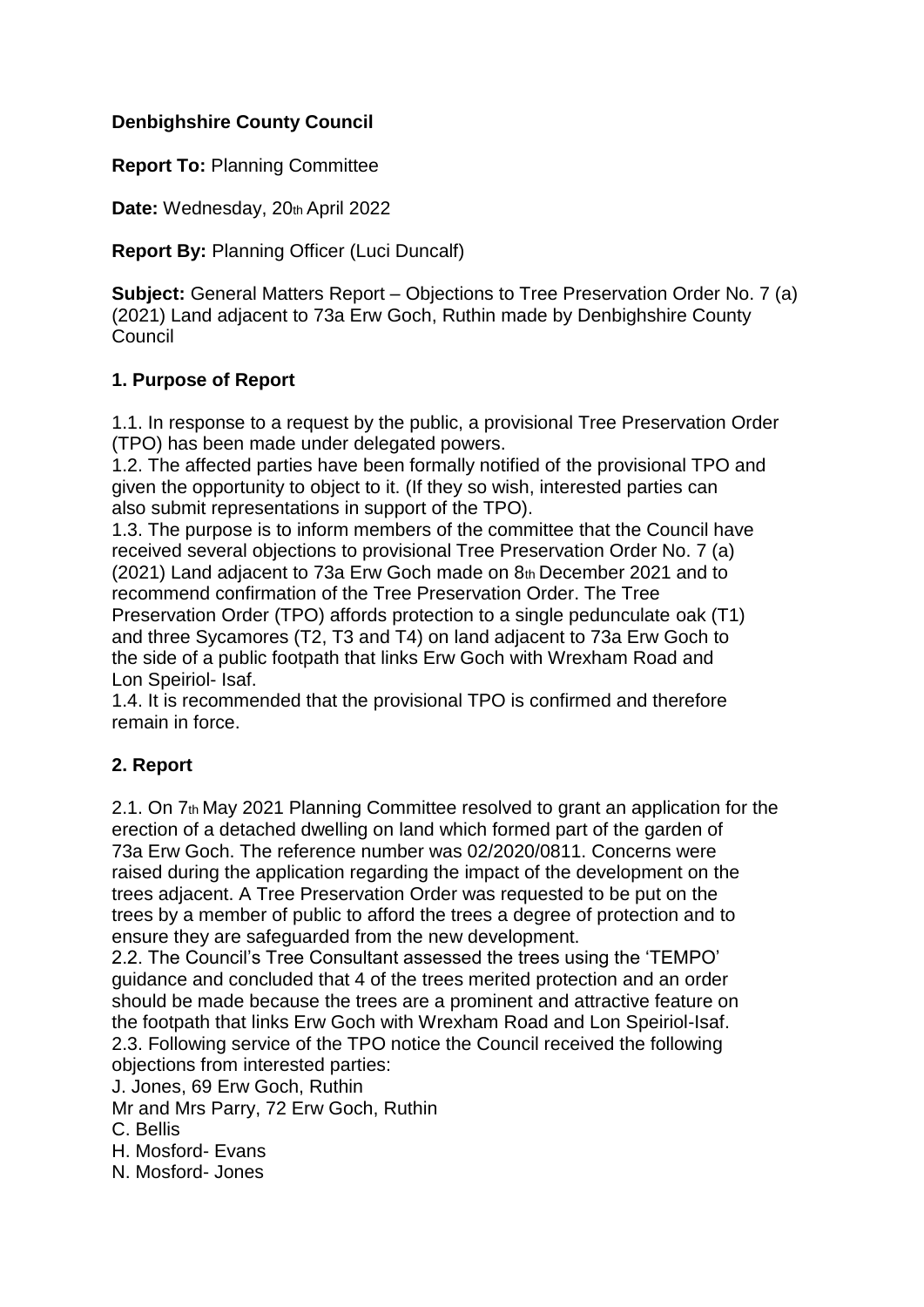#### L. Gibson (Mosford)

2.4. The objections relate to queries regarding the ownership of the trees, who maintains them currently and who will in the future, safety concerns regarding dead branches and questions around why these trees merit protection and not the others on the footpath. Three of the responses received state that they do not wish the trees to be removed.

2.5. Regarding the concerns over the dead branches, if necessary, the dead branches could be removed with the Local Planning Authority's consent, if required. The trees were assessed by the Council's Tree Consultant as being healthy without any major defects. There is nothing to indicate the trees are dangerous and/or requiring urgent maintenance.

2.6. When serving provisional TPOs the Council is required to notify interested parties but does not have to ascertain who actually owns a tree subject to a provisional TPO. The interested parties have been duly notified and it is not the Council's role, when making provisional TPOs, to arbitrate over land ownership.

2.7. The Council's Legal Officer has confirmed that the trees fall within a 'gap' between the registered title boundaries of the properties and the footpath maintained by the Local Authority. Trees planted on the highway are the responsibility of the owner of the highway.

2.8. Therefore, as some of the trees overhang the footpath, the Local Authority has a duty to prevent obstruction of said footpath (section 130 Highways Act 1980). The Local Authority has statutory duties under the Housing Act 1980 and the Local Government (Miscellaneous Provisions) Act 1976 regarding protecting the public if for whatever reason the trees become dangerous: *Where a tree, hedge or other vegetation is causing an obstruction of the highway, the highway authority is under a duty to prevent that obstruction (section 130 of the Highways Act 1980).*

2.9. It is considered that the concerns of residents as to who is responsible for the trees would remain whether or not the TPO is confirmed. Therefore it is not considered that such concerns have a significant bearing on the decision as to whether or not the Tree Preservation Order should be confirmed. 2.10. The confirmation would not prevent reasonable and necessary works being undertaken to the trees, merely that consent for those works would first be required.

2.11. If the objections are not considered by Committee and the TPO remains unconfirmed, it will lapse on 8th June 2022 (i.e. after 6 months) and the trees will not be protected.

# **2. Conclusion**

2.10. Taking into account the objections received regarding the ownership, maintenance and safety of the trees, having regard to the advice provided by the Council's Tree Consultant, it is recommended that the TPO is confirmed without modification.

## **3. Recommendation**

3.10. Tree Preservation Order No. 7 (a) (2021) Land adjacent to 73a Erw Goch is confirmed without modification to afford the trees protection.